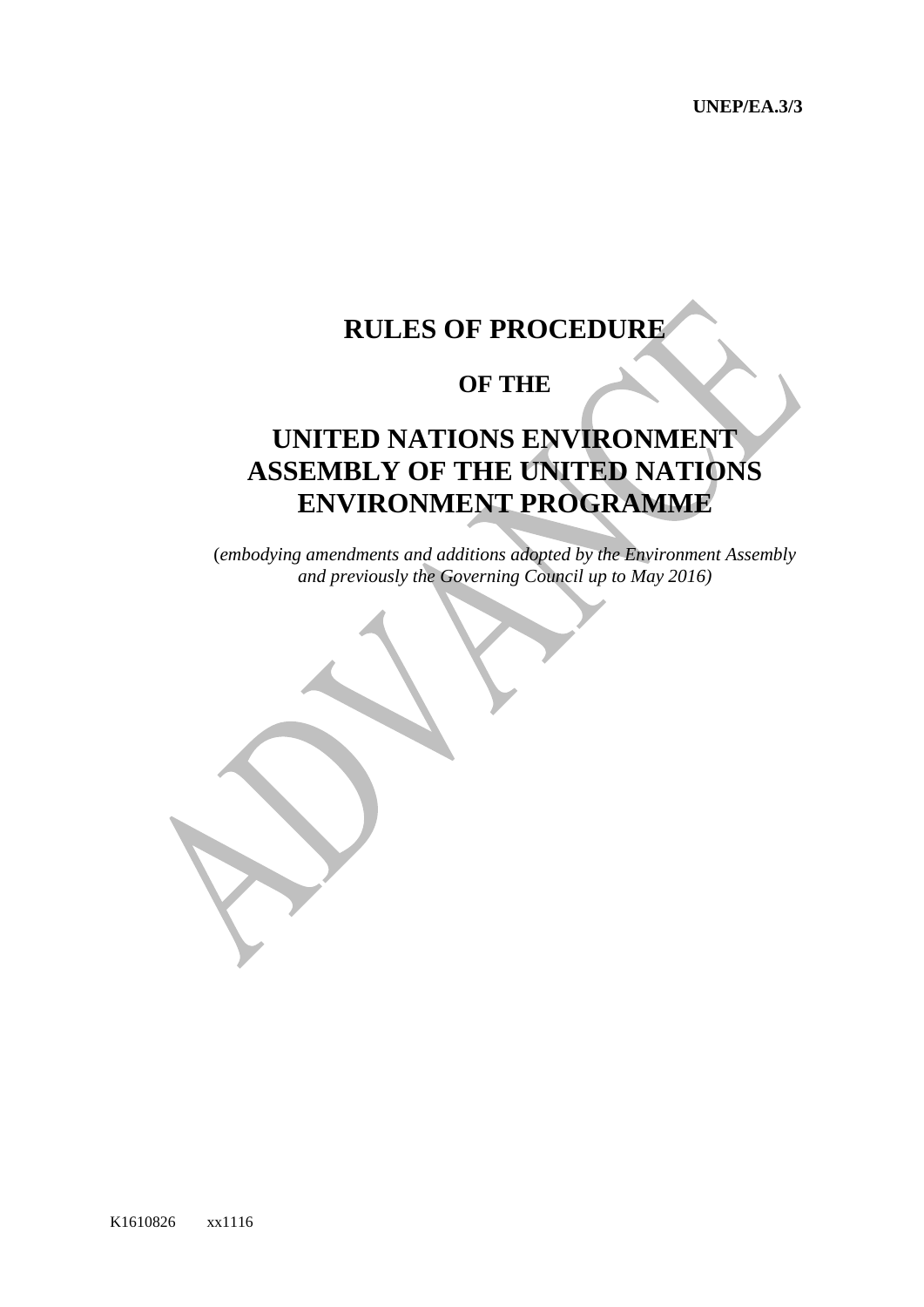## **CONTENTS**

| $Introduction           3$ |                                                                                                                                                  |
|----------------------------|--------------------------------------------------------------------------------------------------------------------------------------------------|
| $\mathbf{I}$ .             |                                                                                                                                                  |
| II.                        |                                                                                                                                                  |
| III.                       |                                                                                                                                                  |
| IV.                        |                                                                                                                                                  |
| V.                         |                                                                                                                                                  |
| VI.                        |                                                                                                                                                  |
| VII.                       |                                                                                                                                                  |
| VIII.                      | SESSIONAL OR INTERSESSIONAL COMMITTEES, WORKING PARTIES AND SUBSIDIARY                                                                           |
| $IX_{-}$                   |                                                                                                                                                  |
| X.                         |                                                                                                                                                  |
| XI.                        | PARTICIPATION OF STATES NOT MEMBERS OF THE UNITED NATIONS ENVIRONMENT                                                                            |
| XII.                       | PARTICIPATION OF SPECIALIZED AGENCIES, THE INTERNATIONAL ATOMIC ENERGY<br>AGENCY, UNITED NATION BODIES AND OTHER INTERGOVERNMENTAL ORGANIZATIONS |
| XIII.                      | OBSERVERS OF INTERNATIONAL NON-GOVERNMENTAL ORGANIZATIONS 17                                                                                     |
| XIV.                       |                                                                                                                                                  |
|                            |                                                                                                                                                  |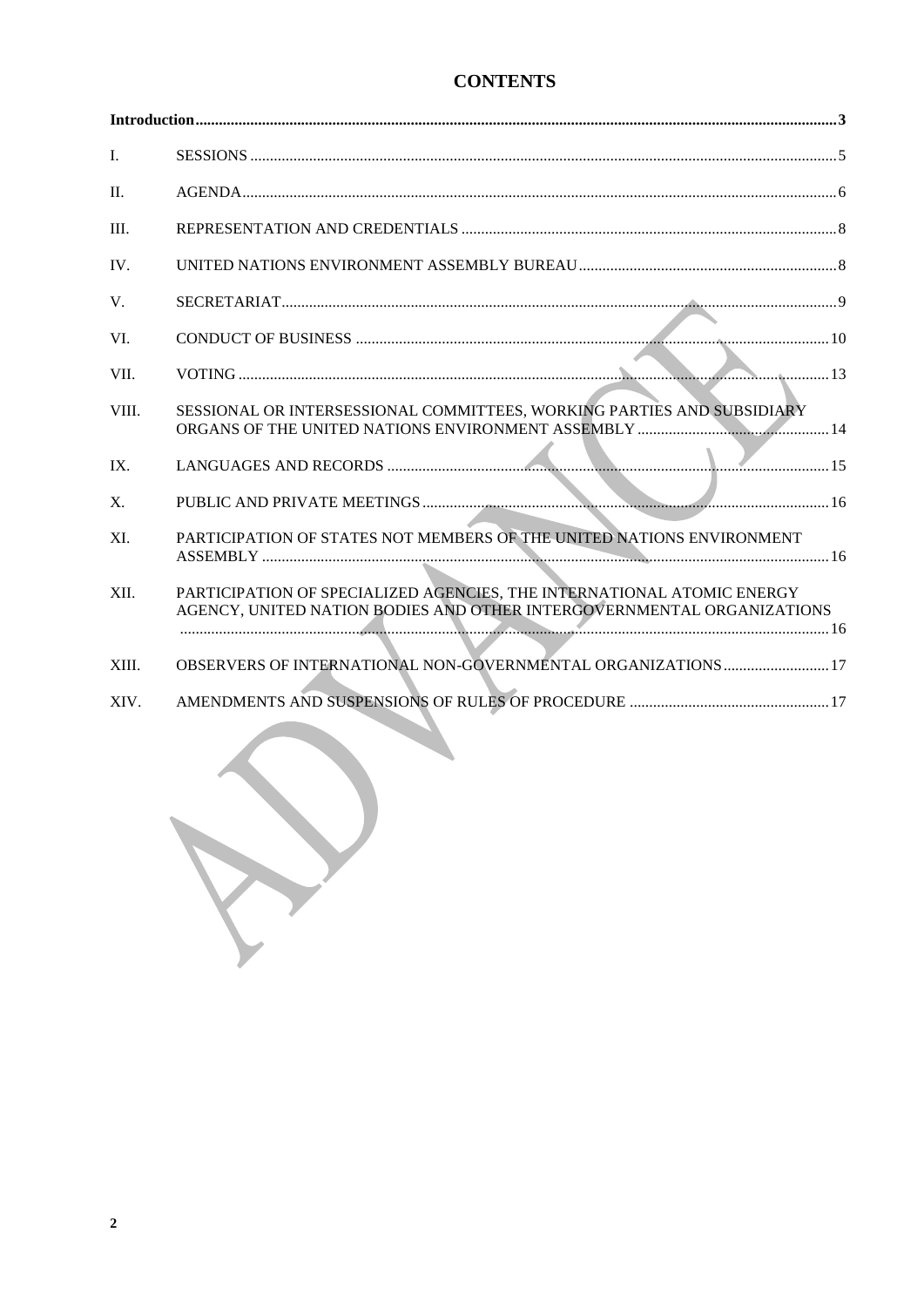## <span id="page-2-0"></span>**Introduction**

1. The General Assembly, by [resolution 2997 \(XXVII\) of 15 December 1972,](http://www.un-documents.net/a27r2997.htm) established the Governing Council of the United Nations Environment Programme.

2. Th[e Governing Council adopted its rules of procedure](https://documents-dds-ny.un.org/doc/UNDOC/GEN/K73/121/40/img/K7312140.pdf?OpenElement) by [decision 19 \(II\) of 11 March 1974,](https://documents-dds-ny.un.org/doc/UNDOC/GEN/K74/096/25/img/K7409625.pdf?OpenElement) which were subsequently amended by [decision 9/1 of 26 May 1981](https://documents-dds-ny.un.org/doc/UNDOC/GEN/K81/036/35/img/K8103635.pdf?OpenElement) to include Arabic as one of the official and working languages of the Governing Council.

3. The Governing Council further amended its rules of procedure, b[y decision 14/4 of 18 June](https://documents-dds-ny.un.org/doc/UNDOC/GEN/N87/232/50/img/N8723250.pdf?OpenElement)  [1987,](https://documents-dds-ny.un.org/doc/UNDOC/GEN/N87/232/50/img/N8723250.pdf?OpenElement) to hold a regular session of the Governing Council every two years instead of once a year.

4. The General Assembly, by [resolution 67/213 of 21 December 2012,](http://www.un.org/en/ga/search/view_doc.asp?symbol=A/RES/67/213) decided to establish universal membership in the Governing Council of the United Nations Environment Programme. The Governing Council, at its twenty-seventh session constituting the first universal session adopted its new rules of procedure by [decision 27/1 of 22 February 2013.](https://documents-dds-ny.un.org/doc/UNDOC/GEN/K13/509/45/pdf/K1350945.pdf?OpenElement)

5. The General Assembly, by [resolution 67/251 of 13 March 2013,](http://www.un.org/en/ga/search/view_doc.asp?symbol=A/RES/67/251) decided to change the designation of the "Governing Council of the United Nations Environment Programme" to the "United Nations Environment Assembly of the United Nations Environment Programme". Consequently, the designation "Governing Council" was replaced by "United Nations Environment Assembly" throughout the text of the rules of procedure.

6. The United Nations Environment Assembly, by [resolution 1/2 of 27 June 2014,](https://documents-dds-ny.un.org/doc/UNDOC/GEN/K14/024/81/pdf/K1402481.pdf?OpenElement) amended its rules of procedure

(a) To take into account the dates of meetings of other relevant bodies, including the High-level Political Forum on Sustainable Development, when setting the date for a regular session of the United Nations Environment Assembly (rule 2);

To rename "Chairman" of subsidiary organs of the United Nations Environment Assembly as "Chairpersons" and to replace "international non-governmental organizations" with "non-governmental organizations and other relevant stakeholders" in the context of the Executive Director's communication on the date of the first meeting of each session (rule 7);

(c) To change the title of section IV from "Officers" to the "United Nations Environment Assembly Bureau";

(d) To increase the number of Vice-Presidents from three to eight, while ensuring that each of the five regions is represented by two members in the Bureau (rule 18);

(e) To add a new rule on "Replacement of a Bureau member," which reads:

1. During the session of the United Nations Environment Assembly, if a Bureau member, except the President, is unable to permanently carry out any of her or his functions, the Assembly may elect an alternate upon appointment by a member State or by the regional group to which that member belongs.

2. During the intersessional period, if a Bureau member resigns or is unable to exercise functions, the member State or the regional group to which that member belongs shall nominate a replacement for the remainder of the term. The Executive Director shall immediately upon receipt of the nomination inform all members of the United Nations Environment Assembly of the nomination in writing. If within one month no objections are received in writing, the nominee is elected. If a member State objects, the nominee is elected if a majority of member States responding support the nominee.

(f) To have copies of proposals and amendments circulated to the members in all the official languages of the United Nations Environment Assembly (rule 43):

(g) To change the title of section VIII from "Sessional Committees, Working Parties and Subsidiary Organs of the United Nations Environment Assembly" to "Sessional or Intersessional Committees, Working Parties and Subsidiary Organs of the United Nations Environment Assembly";

(h) To establish intersessional committees in addition to sessional committees, working parties and subsidiary organs as may be necessary (rule 59);

(i) To include "declarations" to the list of documents adopted by the United Nations Environment Assembly and its subsidiary organs that shall be made available in the languages of the United Nations Environment Assembly and distributed (rule 64);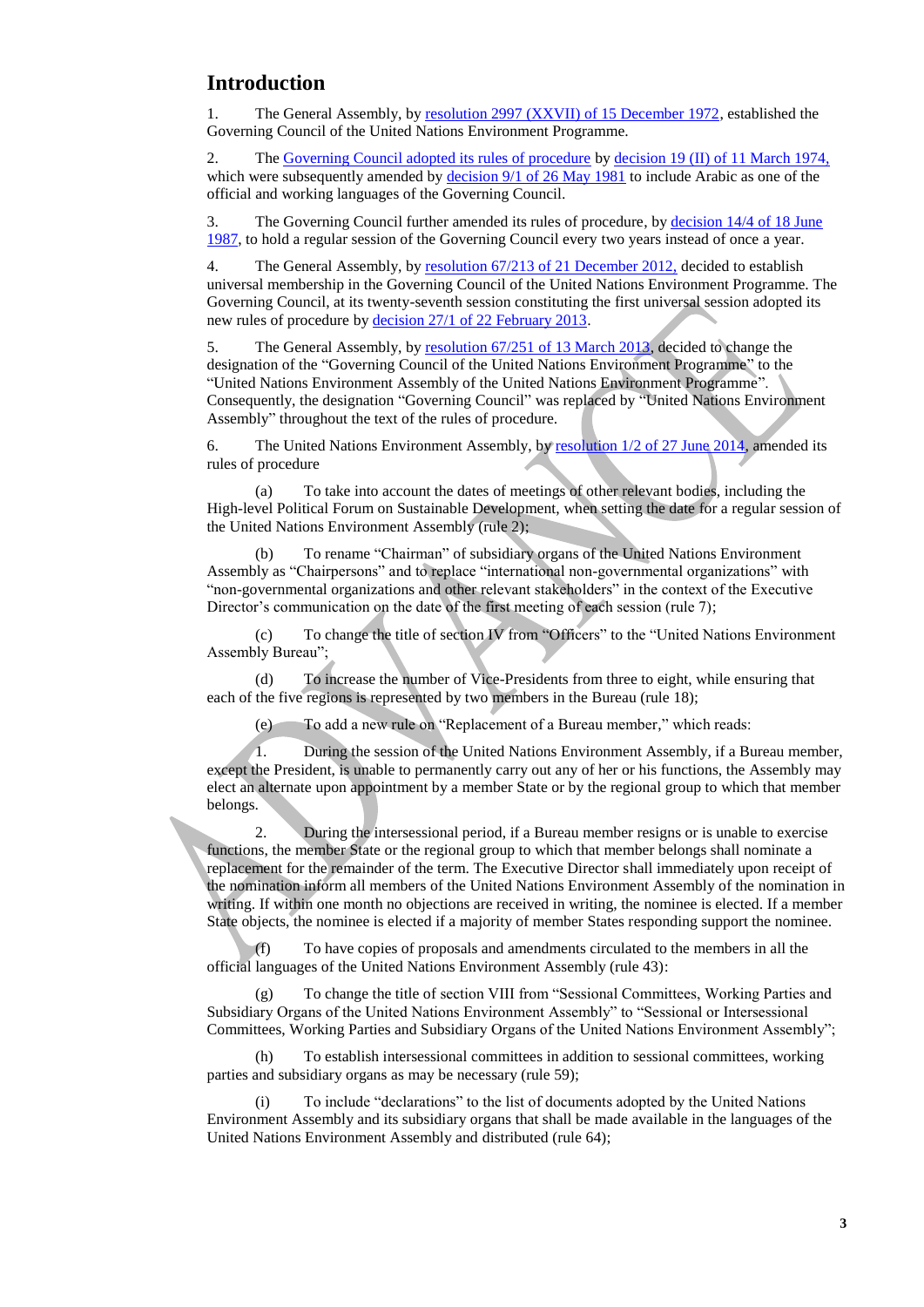(j) To add that the public meetings of the United Nations Environment Assembly, its sessions committees and working parties and subsidiary organs shall be broadcast to the wider public through electronic means (rule 66).

(k) To add a new paragraph in rule 68, which reads:

A regional economic integration organization may participate in the deliberations of the United Nations Environment Assembly with the same modalities as those applicable to its participation in the sessions and the work of the General Assembly.

7. The United Nations Environment Assembly, by [resolution 2/1 of 27 May 2016,](https://documents-dds-ny.un.org/doc/UNDOC/GEN/K16/071/13/pdf/K1607113.pdf?OpenElement) further amended its rules of procedure to elect its Bureau members at the final meeting of a regular session (rule 18), with their terms of office commencing at the closure of the session at which they are elected until the closure of the next regular session (rule 20).

8. The present edition of the rules of procedure embodies amendments and additions adopted by the United Nations Environment Assembly and previously the Governing Council of the United Nations Environment Programme up to May 2016.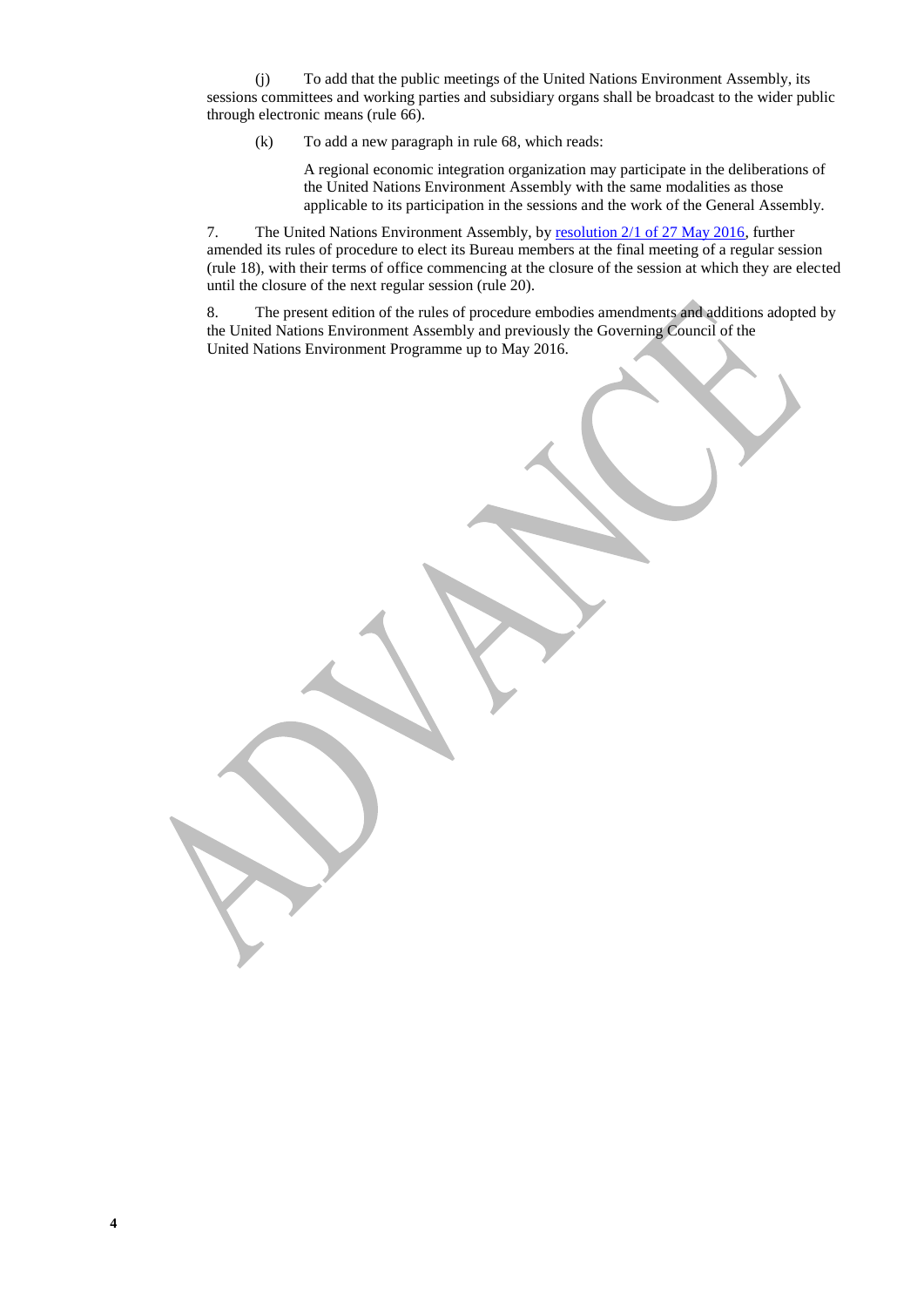## **RULES OF PROCEDURE OF THE UNITED NATIONS ENVIRONMENT ASSEMBLY OF THE UNITED NATIONS ENVIRONMENT PROGRAMME**

## <span id="page-4-0"></span>**I. SESSIONS**

## **Regular sessions**

Rule 1

The United Nations Environment Assembly shall normally hold one regular session every two years.

### **Date of opening of regular sessions**

Rule 2

1. Each regular session of the United Nations Environment Assembly shall be held, subject to the provisions of rule 3, at a date fixed by the United Nations Environment Assembly at its previous session in such a way, if practicable, as to enable the Economic and Social Council and the General Assembly to consider the report of the United Nations Environment Assembly in the same year.

2. When the date for the session of the United Nations Environment Assembly in a given year is being set, the dates of meetings of other relevant bodies, including the High-level Political Forum on Sustainable Development, should be taken into account.

Rule 3

Five members of the United Nations Environment Assembly or the Executive Director of the United Nations Environment Programme may request an alteration of the date of a regular session. In either case, the Executive Director shall forthwith communicate the request to the other members of the United Nations Environment Assembly, together with appropriate observations, including financial implications, if any. If within twenty-one days of the inquiry a majority of the members of the United Nations Environment Assembly explicitly concurs in the request, the Executive Director shall convene the United Nations Environment Assembly accordingly.

## **Place of regular sessions**

Rule 4

Regular sessions shall be held at the headquarters of the United Nations Environment Programme, unless otherwise decided by the United Nations Environment Assembly at a previous session.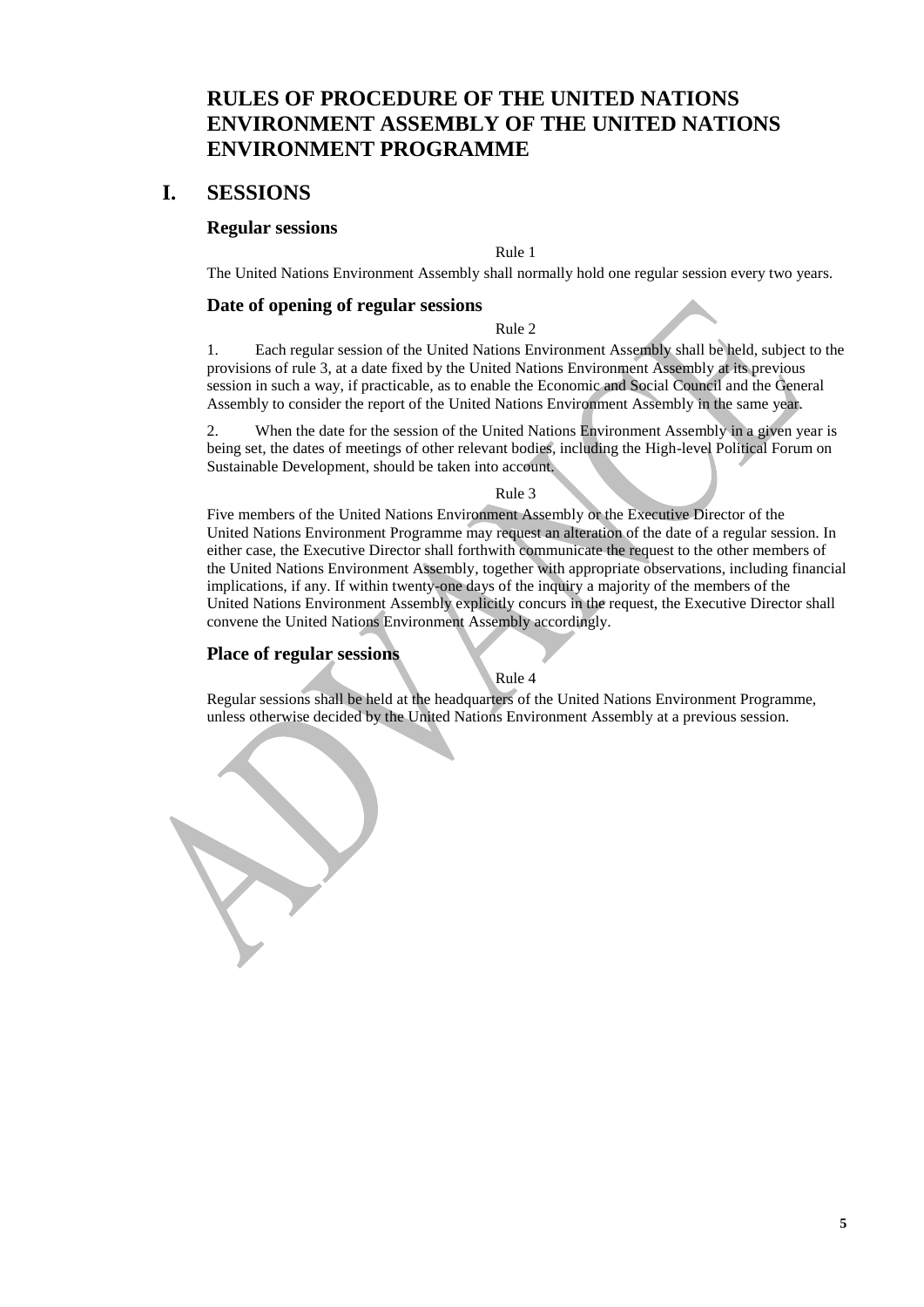## **Special sessions**

#### Rule 5

1. Special sessions shall be held pursuant to a decision taken by the United Nations Environment Assembly at a regular session, or at the request of:

- (a) A majority of the members of the United Nations Environment Assembly;
- (b) The General Assembly;
- (c) The Economic and Social Council.

2. Special sessions may also be requested by:

(a) Five States Members of the United Nations or members of the specialized agencies or of the International Atomic Energy Agency, whether or not they are members of the United Nations Environment Assembly;

(b) The President of the United Nations Environment Assembly with the concurrence of the other members of the Bureau of the United Nations Environment Assembly and in consultation with the Executive Director.

In such cases, the Executive Director shall immediately inform all members of the United Nations Environment Assembly of the request, as well as of the approximate costs and relevant administrative considerations, and shall inquire whether they concur in it. If within twenty-one days of the inquiry a majority of the members of the United Nations Environment Assembly explicitly concurs in the request, the Executive Director shall convene a special session of the United Nations Environment Assembly.

#### **Date of opening of special sessions**

Rule 6

Special sessions of the United Nations Environment Assembly shall normally be convened within forty-two days of the receipt by the Executive Director of a request for such a session, at a date and place fixed by the President of the United Nations Environment Assembly in consultation with the Secretary-General of the United Nations, taking into account such observations as may have been made in the request for a special session.

## **Notification of date of opening**

#### Rule 7

The Executive Director shall communicate the date of the first meeting of each session to all States Members of the United Nations or members of the specialized agencies or of the International Atomic Energy Agency, the Chairpersons of subsidiary organs of the United Nations Environment Assembly, as appropriate, the President of the General Assembly when the Assembly is in session, the President of the Economic and Social Council, the specialized agencies, the International Atomic Energy Agency, the appropriate United Nations bodies, the intergovernmental organizations referred to in rule 69 below and the non-governmental organizations and other relevant stakeholders referred to in rule 70 below. Such notification shall be sent:

(a) In the case of a regular session, at least forty-two days in advance;

(b) In the case of a special session, at least fourteen days in advance of the date fixed in accordance with rule 6 above.

## **Adjournment of session**

#### Rule 8

The United Nations Environment Assembly may decide at any session to adjourn temporarily and resume its meetings at a later date.

## <span id="page-5-0"></span>**II. AGENDA**

#### **Drawing up of the provisional agenda for a regular session**

Rule 9

1. The Executive Director shall submit to the United Nations Environment Assembly at each regular session the provisional agenda for the following regular session. The provisional agenda shall include all items proposed by: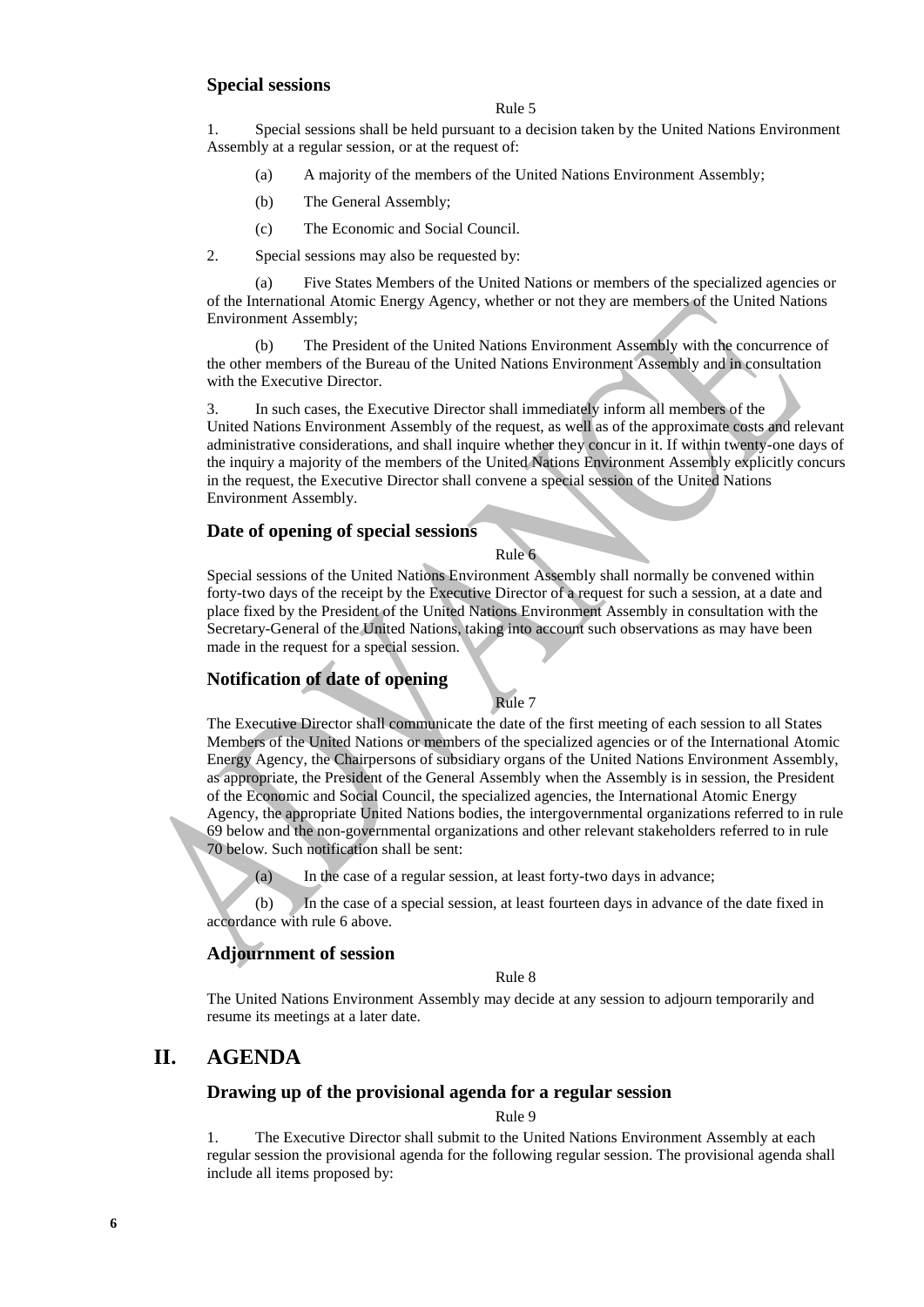(a) The United Nations Environment Assembly;

(b) A State Member of the United Nations or member of a specialized agency or of the International Atomic Energy Agency;

- (c) The General Assembly;
- (d) The Economic and Social Council;
- (e) The Executive Director.

2. Items proposed under (b) above shall be accompanied by an explanatory memorandum and, if possible, by basic documents which shall be submitted to the Executive Director at least forty-nine days prior to the opening of the session.

3. In drawing up the provisional agenda, the Executive Director shall take account of suggestions made by the Environment Coordination Board, a specialized agency, the International Atomic Energy Agency, an appropriate United Nations body, or an intergovernmental organization referred to in rule 69 below. The Executive Director shall also consider suggestions from the international non-governmental organizations referred to in rule 70 below.

### **Communication of the provisional agenda**

Rule 10

After the United Nations Environment Assembly has considered the provisional agenda for the following session, the provisional agenda, incorporating any amendments made by the United Nations Environment Assembly, shall be communicated by the Executive Director to all States Members of the United Nations or members of the specialized agencies and of the International Atomic Energy Agency, the Chairpersons of subsidiary organs of the United Nations Environment Assembly as appropriate, the President of the General Assembly when the Assembly is in session, the President of the Economic and Social Council, the appropriate United Nations bodies, the specialized agencies, the International Atomic Energy Agency, the intergovernmental organizations referred to in rule 69 below and the international non-governmental organizations referred to in rule 70 below.

## **Supplementary items**

Rule 11

The inclusion of supplementary items in the provisional agenda considered by the United Nations Environment Assembly may be proposed by any authority entitled to propose items under paragraph 1 of rule 9. The request for inclusion of a supplementary item shall be supported by a statement from the authority proposing it, except in the case of the General Assembly, regarding the urgency of the consideration of the item. The Executive Director shall communicate to the United Nations Environment Assembly any requests for the inclusion of supplementary items received before the commencement of the regular session, together with such observations as the Executive Director may wish to make.

## **Adoption of the agenda**

#### Rule 12

At the beginning of each regular session, subject to the provisions of rule 15 and after the election of officers when required under rule 18, the United Nations Environment Assembly shall adopt its agenda for the session on the basis of the provisional agenda and any supplementary items proposed in accordance with rule 11.

2. A State Member of the United Nations or member of a specialized agency or the International Atomic Energy Agency which has requested the inclusion of an item in the agenda under rule 9 or 11 above shall be entitled to be heard by the United Nations Environment Assembly on the inclusion of the item in the agenda for the session.

3. The United Nations Environment Assembly shall normally include in its agenda for the session only items for which adequate documentation has been circulated to members at least forty-two days before the beginning of the regular session of the United Nations Environment Assembly.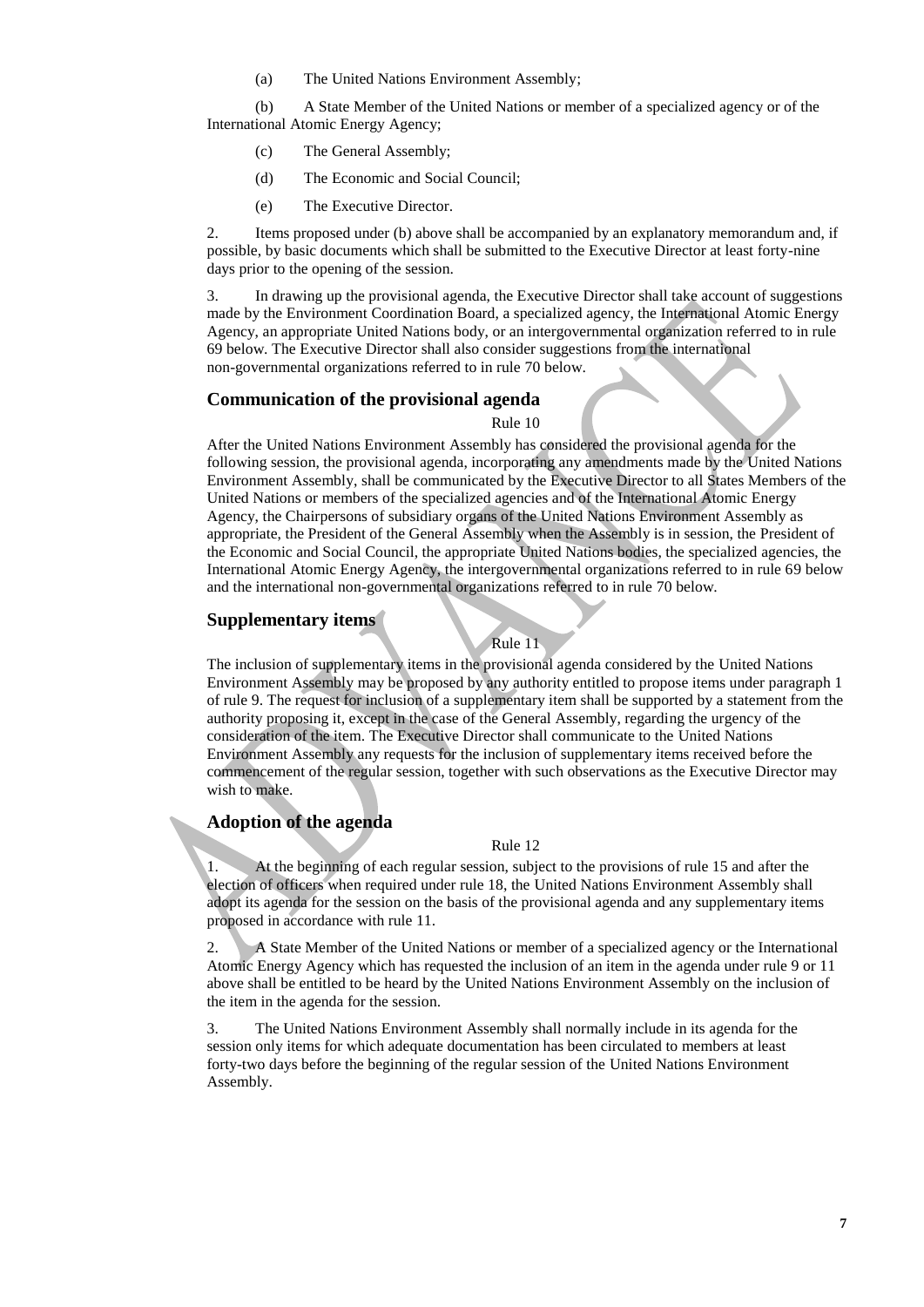## **Allocation of items**

#### Rule 13

The United Nations Environment Assembly may allocate items among the plenary meetings of the United Nations Environment Assembly and sessional committees and working parties, if any, set up in accordance with rule 61, and may refer items without preliminary debate in the United Nations Environment Assembly to:

(a) One or more of its subsidiary organs, if any, set up in accordance with rule 63, for examination and report at a subsequent session of the United Nations Environment Assembly;

(b) The Executive Director, for study and report at a subsequent session of the United Nations Environment Assembly; or

(c) The proposer of the item, for further information or documentation.

#### **Provisional agenda for a special session**

#### Rule 14

The provisional agenda for a special session shall consist only of those items proposed for consideration in the request for the holding of the session. It shall be transmitted to the authorities mentioned in rule 10 at the same time as the notice convening the United Nations Environment Assembly.

#### **Revision of the agenda**

Rule 15

During a regular session, the United Nations Environment Assembly may revise the agenda for the session by adding, deleting, deferring or amending items. Only items which the United Nations Environment Assembly considers to be urgent and important shall be added to its agenda during the session.

## <span id="page-7-0"></span>**III. REPRESENTATION AND CREDENTIALS**

#### Rule 16

Each member of the United Nations Environment Assembly shall be represented by an accredited representative, who may be accompanied by such alternate representatives and advisers as may be required.

#### Rule 17

1. The credentials of representatives and the names of alternate representatives and advisers shall be submitted to the Executive Director before the first meeting which the representatives are to attend.

2. The Bureau of the United Nations Environment Assembly shall examine the credentials and submit its report to the United Nations Environment Assembly. This rule shall not, however, prevent a member from changing its representative, alternate representatives, or advisers subsequently, subject to proper submission and examination of credentials, where needed.

## <span id="page-7-1"></span>**IV. UNITED NATIONS ENVIRONMENT ASSEMBLY BUREAU**

### **Elections**

#### Rule 18

1. During the final meeting of a regular session, the United Nations Environment Assembly shall elect a President, eight Vice-Presidents and a Rapporteur from among its members. These officers shall constitute the Bureau of the United Nations Environment Assembly. The Bureau shall assist the President in the general conduct of business of the United Nations Environment Assembly. The chairpersons of such sessional committees or working parties as may be established under rule 61 below shall be invited to participate in meetings of the Bureau.

2. In electing its officers, the United Nations Environment Assembly shall ensure that each of the five regions is represented by two members in the Bureau of the United Nations Environment Assembly.

3. The Offices of President and Rapporteur of the United Nations Environment Assembly shall normally be subject to rotation among the five groups of States referred to in section I, paragraph 1, of General Assembly resolution 2997 (XXVII).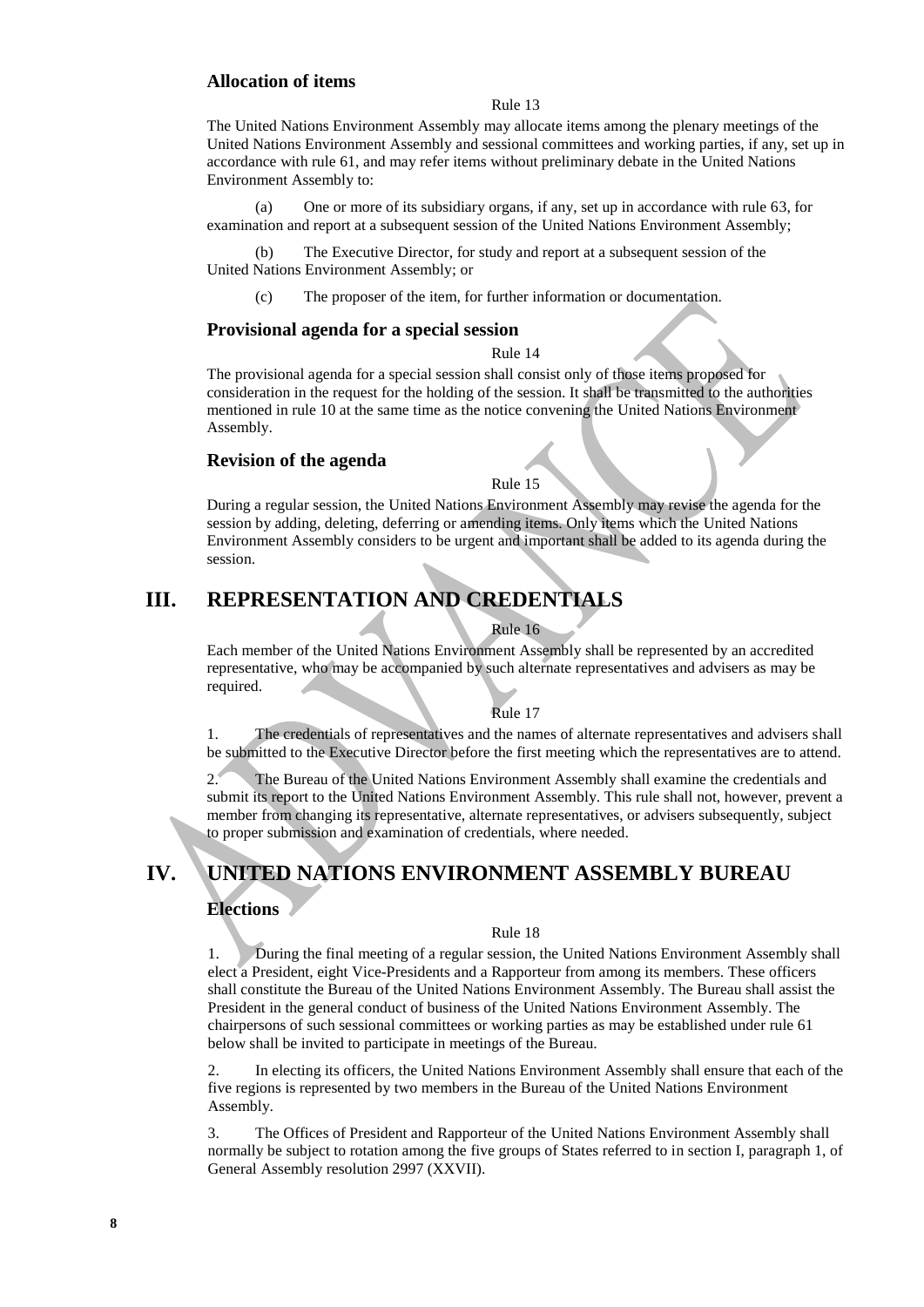## **Replacement of a Bureau member**

#### Rule 19

1. During a session of the United Nations Environment Assembly, if a Bureau member, except the President, is unable to permanently carry out any of her or his functions, the Assembly may elect an alternate upon appointment by a member State or by the regional group to which that member belongs.

2. During the intersessional period, if a Bureau member resigns or is unable to exercise her or his functions, the member State or the regional group to which that member belongs shall nominate a replacement for the remainder of the term. The Executive Director shall immediately upon receipt of the nomination inform all members of the United Nations Environment Assembly of the nomination in writing. If within one month no objections are received in writing, the nominee is elected. If a member State objects, the nominee is elected if a majority of member States responding support the nominee.

## **Terms of office**

### Rule 20

The President, the Vice-Presidents and the Rapporteur shall hold office until their successors are elected. They shall commence their terms of office at the closure of the session at which they are elected and remain in office until the closure of the next regular session. Subject to the provisions of rule 18, they shall be eligible for re-election. None of them may hold office after the expiration of the term of office of the member of which the officer concerned is a representative.

## **Acting President**

### Rule 21

If the President cannot preside at a meeting or any part thereof, the President shall appoint a Vice-President to take her or his place.

## **Replacement of the President**

### Rule 22

If the President ceases to be a representative of a member of the United Nations Environment Assembly or is unable to perform the President's functions, or if the State of which the President is a representative ceases to be a member of the United Nations Environment Assembly, the Bureau shall designate one of the Vice-Presidents as Acting President.

## **Powers of the Acting President**

Rule 23

A Vice-President acting as President shall have the same powers and duties as the President.

## **Voting rights of the President**

Rule 24

In the case of a member of the United Nations Environment Assembly, which is for the time being represented by the President, an alternate representative shall, at the discretion of the President, be permitted to participate in the proceedings and to vote in the United Nations Environment Assembly. In such a case the President shall not exercise the right to vote.

## <span id="page-8-0"></span>**V. SECRETARIAT**

## **Duties of the Executive Director**

## Rule 25

The Executive Director shall act in that capacity in all meetings of the United Nations Environment Assembly and of its subsidiary organs, if any. The Executive Director may designate any officer of the secretariat to act as the representative of the Executive Director.

#### Rule 26

The Executive Director shall direct the staff required by the United Nations Environment Assembly and any subsidiary organs which may be established by it.

## Rule 27

The Executive Director shall be responsible for performing those functions in relation to the United Nations Environment Assembly which the Executive Director is required to undertake by General Assembly resolution 2997 (XXVII).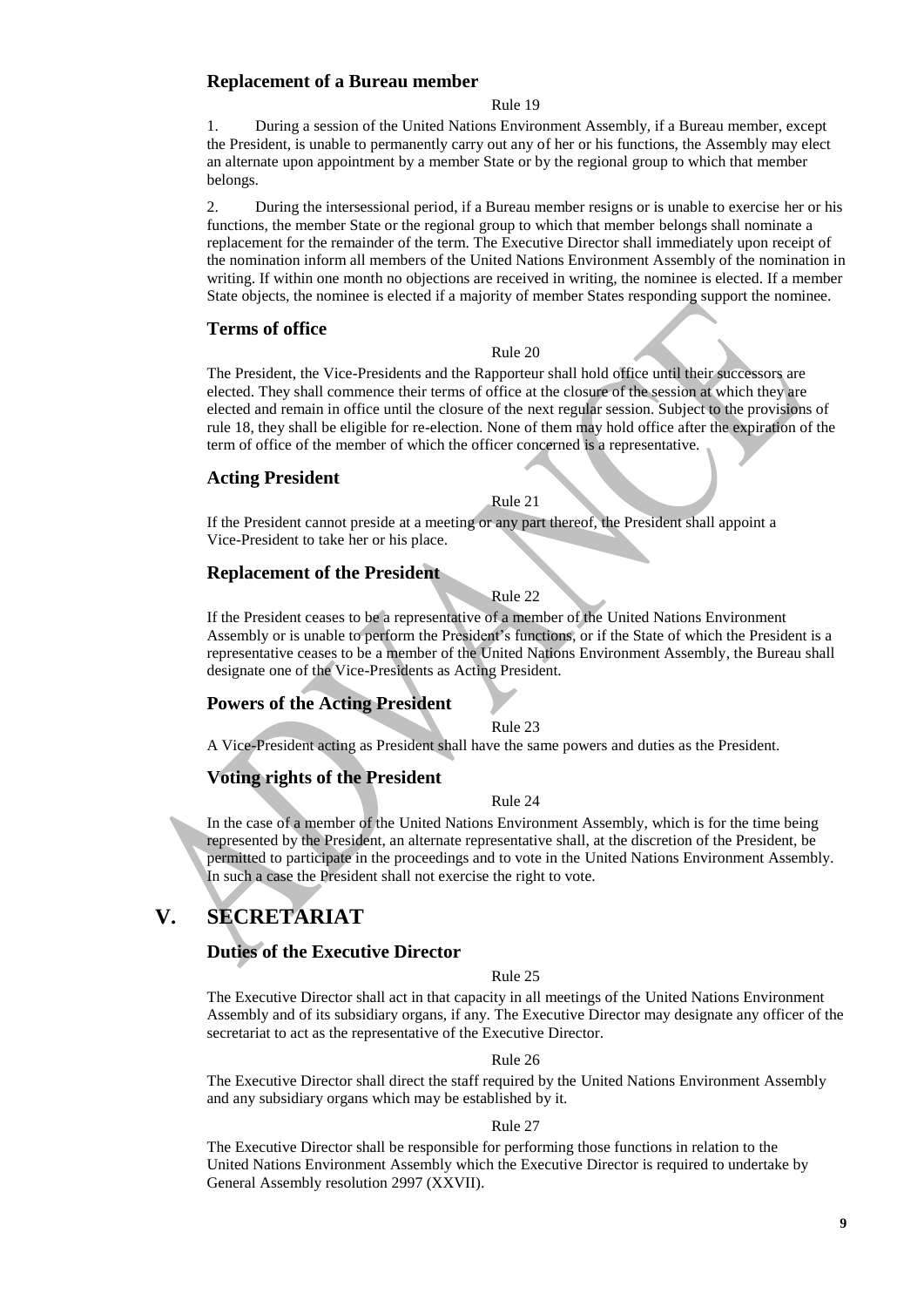#### Rule 28

The Executive Director, or the Executive Director's representative, may, subject to rule 33, make oral as well as written statements to the United Nations Environment Assembly and its subsidiary organs, if any, concerning any question under consideration.

#### Rule 29

The Executive Director shall be responsible for all the necessary arrangements for meetings of the United Nations Environment Assembly and of its subsidiary organs, including the preparation and distribution of documents at least forty-two days in advance of the sessions of the United Nations Environment Assembly and its subsidiary organs, if any.

#### **Duties of the Secretariat**

Rule 30

The secretariat shall interpret speeches made at meetings; shall receive, translate and circulate the documents of the United Nations Environment Assembly and its subsidiary organs; and shall publish and circulate the resolutions, reports and relevant documentation of the United Nations Environment Assembly. It shall have the custody of the documents in the archives of the United Nations Environment Assembly and generally perform all other work which the United Nations Environment Assembly may require.

### **Estimates of expenditures**

#### Rule 31

1. Before any proposal which involves expenditure from United Nations funds, including the resources of the Fund of the United Nations Environment Programme established by General Assembly resolution 2997 (XXVII), is approved by the United Nations Environment Assembly or by any of its subsidiary organs, the Executive Director shall circulate to all members of the United Nations Environment Assembly or of the subsidiary organ concerned, as early as possible, a report from the Secretary-General of the United Nations, in terms of Financial Regulations 2.10 and 2.11, on the estimated costs involved as well as on administrative and budgetary implications with reference to existing authorizations and appropriations in accordance with the provisions of section II, paragraph 3, and section III of General Assembly resolution 2997 (XXVII).

2. The United Nations Environment Assembly shall take into account the estimates referred to in paragraph 1 before adopting any proposal involving expenditure from United Nations funds including the resources of the Fund of the United Nations Environment Programme. If the proposal is adopted, the United Nations Environment Assembly shall indicate, whenever appropriate, the priority or degree of urgency which it attaches to the projects and, as the case may be, which current projects may be deferred, modified, or eliminated to ensure that the work of the United Nations Environment Programme will be carried on most effectively.

3. The Executive Director shall submit to the United Nations Environment Assembly in each odd-numbered year, for the following biennium, the estimates of expenditure of the United Nations Environment Programme borne by the regular budget of the United Nations. The Executive Director shall also submit to the United Nations Environment Assembly estimates of expenditures borne by the Fund of the United Nations Environment Programme, in accordance with the General Procedures formulated by the United Nations Environment Assembly under section III, paragraph 7, of General Assembly resolution 2997 (XXVII), and the Financial Rules of the said Fund.

## <span id="page-9-0"></span>**VI. CONDUCT OF BUSINESS**

#### **Quorum**

#### Rule 32

The President may declare a meeting open and permit the debate to proceed when at least one third of the members of the United Nations Environment Assembly are present. The presence of a majority of the members of the United Nations Environment Assembly shall be required for any decision to be taken.

### **Powers of the President**

#### Rule 33

In addition to exercising the powers conferred upon the President elsewhere by these rules, the President shall declare the opening and closing of each meeting of the United Nations Environment Assembly, shall direct the discussion, ensure observance of these rules, accord the right to speak, put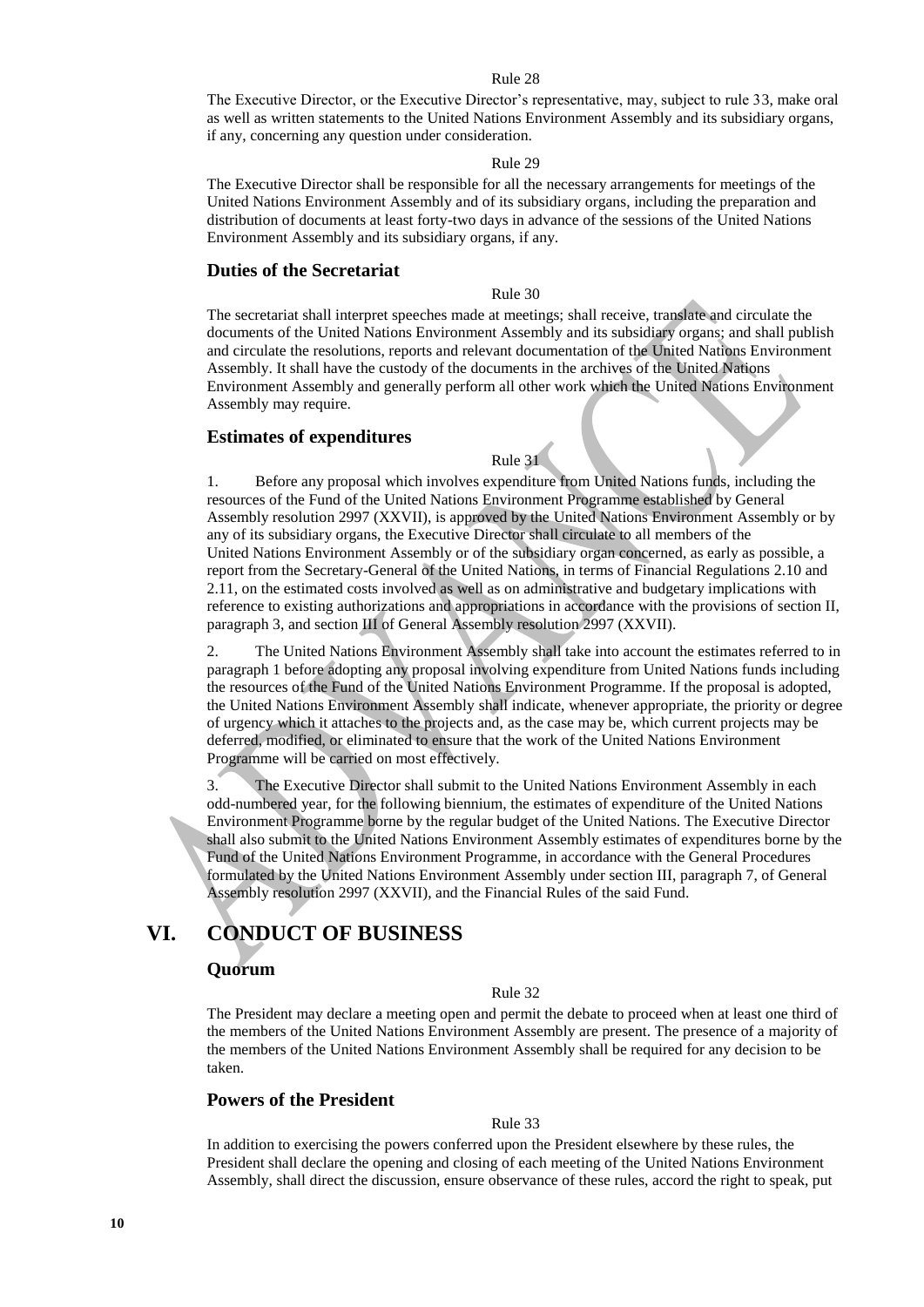questions to the vote and announce decisions. The President shall rule on points of order and, subject to these rules, shall have control of the proceedings of the United Nations Environment Assembly and over the maintenance of order at its meetings. The President may propose to the United Nations Environment Assembly the limitation of time to be allowed to speakers, the limitation of the number of times each representative may speak on any question, the closure of the list of speakers or the closure of the debate. The President may also propose the suspension or the adjournment of the meeting or of the debate on the question under discussion.

#### Rule 34

The President, in the exercise of her or his functions, remains under the authority of the United Nations Environment Assembly.

#### **Speeches**

Rule 35

No person may address the United Nations Environment Assembly without having previously obtained the permission of the President. Subject to rules 36 and 37, the President shall call upon speakers in the order in which they signify their desire to speak. The President may call a speaker to order if remarks of the speaker are not relevant to the subject under discussion.

## **Precedence**

Rule 36

The Chairperson, Vice-Chairperson or Rapporteur of a sessional committee or working party, or a designated representative of any subsidiary organ, may be accorded precedence in speaking for the purpose of explaining the conclusion arrived at by the sessional committee, working party or subsidiary organ concerned and for the purpose of replying to questions.

#### **Points of order**

Rule 37

1. During the discussion of any matter, a representative may at any time rise to a point of order, and the point of order shall be immediately decided by the President in accordance with the rules of procedure. A representative may appeal against the ruling of the President. The appeal shall be immediately put to the vote, and the ruling of the President shall stand unless overruled by a majority vote of the members present and voting.

2. A representative rising to a point of order may not speak on the substance of the matter under discussion.

#### **Time limit on speeches**

Rule 38

The United Nations Environment Assembly may limit the time allowed to each speaker and the number of times each person may speak on any question, except on procedural questions, when the President shall limit each intervention to a maximum of five minutes. When debate is limited and a speaker has spoken her or his allotted time, the President shall call the speaker to order without delay.

## **Closing of list of speakers**

#### Rule 39

During the course of a debate the President may announce the list of speakers and, with the consent of the United Nations Environment Assembly, declare the list closed. The President may, however, accord the right of reply to any representative if, in the opinion of the President, a speech delivered after the President has declared the list closed renders this justified. When the debate on an item is concluded because there are no other speakers, the President, with the consent of the United Nations Environment Assembly, shall declare the debate closed.

#### **Adjournment of debate**

#### Rule 40

During the discussion of any matter, a representative may move the adjournment of the debate on the question under discussion. In addition to the proposer of the motion, one representative may speak in favour of and one against the motion, after which the motion shall be immediately put to the vote.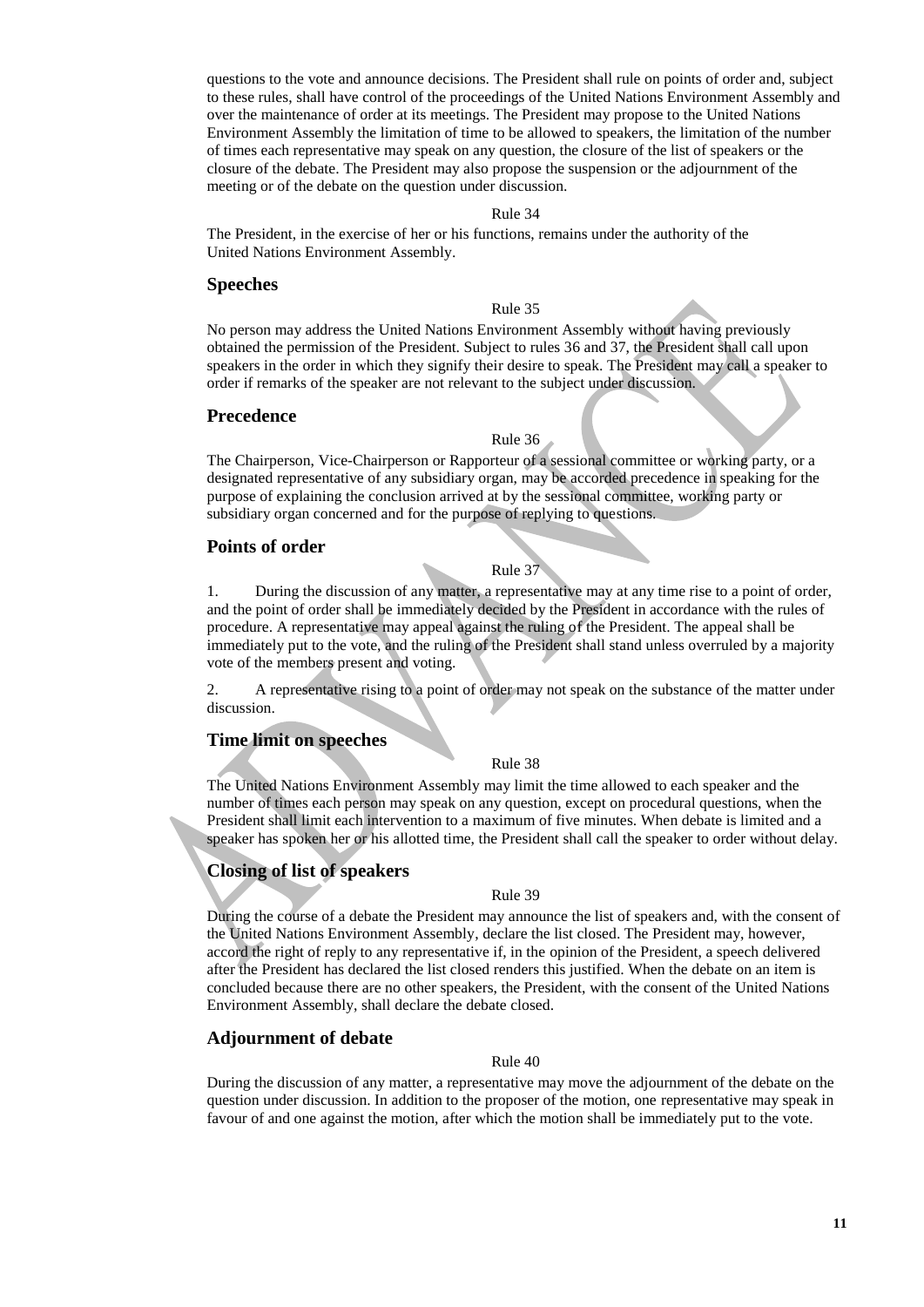## **Closure of debate**

#### Rule 41

A representative may at any time move the closure of the debate on the question under discussion, whether or not any other representative has signified a wish to speak of that representative. Permission to speak on the closure of the debate shall be accorded only to two speakers opposing the closure, after which the motion shall be immediately put to the vote. If the United Nations Environment Assembly is in favour of the closure, the President shall declare the closure of the debate.

## **Suspension or adjournment of the meeting**

#### Rule 42

During the discussion of any matter a representative may move the suspension or the adjournment of the meeting. Such motion shall not be debated, but shall be immediately put to the vote.

## **Order of procedural motion**

#### Rule 43

Subject to rule 37, and regardless of the order in which they are submitted, the following motions shall have precedence in the following order over all other proposals or motions before the meeting:

- (a) To suspend the meeting;
- (b) To adjourn the meeting;
- (c) To adjourn the debate on the question under discussion;
- (d) For the closure of the debate on the question under discussion.

### **Proposals and amendments**

Rule 44

Proposals and amendments shall normally be introduced in writing and submitted to the Executive Director, who shall circulate copies to the members in all the official languages of the United Nations Environment Assembly. As a general rule, no proposal shall be discussed or put to the vote at any meeting of the United Nations Environment Assembly unless copies of it have been circulated to all members not later than the day preceding the meeting. Subject to the consent of the United Nations Environment Assembly, the President may, however, permit the discussion and consideration of proposals or amendments even though these proposals or amendments have not been circulated or have only been circulated the same day.

## **Decisions on competence**

Rule 45

Subject to rule 43, any motion calling for a decision on the competence of the United Nations Environment Assembly to adopt any proposal or any amendment submitted to it shall be put to the vote before a vote is taken on the proposal or amendment in question.

## **Withdrawal of motions**

#### Rule 46

A motion may be withdrawn by its proposer at any time before voting on it has commenced, provided that the motion has not been amended. A motion which has thus been withdrawn may be reintroduced by another member.

## **Reconsideration of proposals**

#### Rule 47

When a proposal has been adopted or rejected, it may not be reconsidered at the same session of the United Nations Environment Assembly unless the United Nations Environment Assembly, by a two-thirds majority of the members present and voting, so decides. Permission to speak on a motion to reconsider shall be accorded only to two speakers opposing the motion, after which it shall immediately be put to the vote.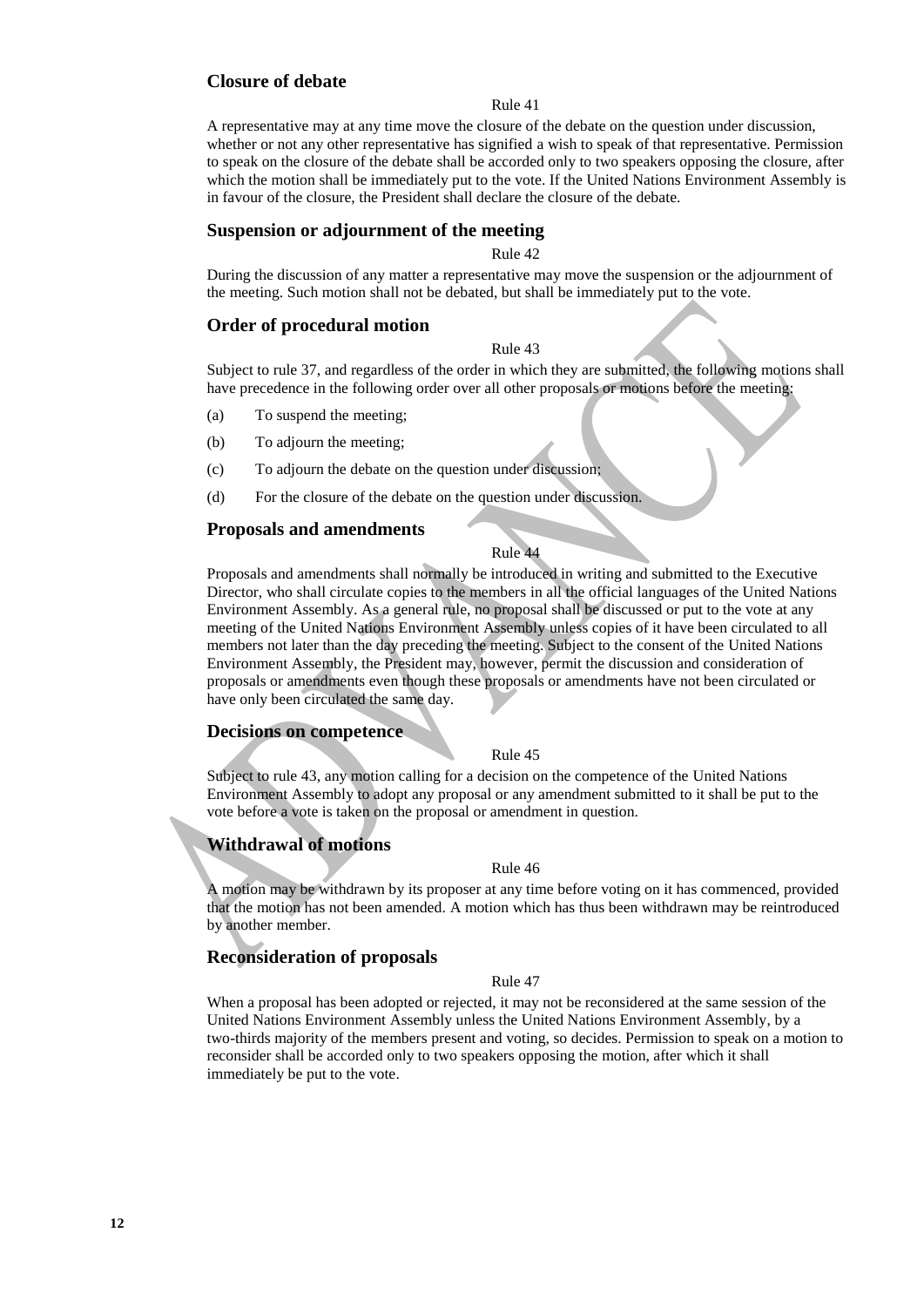## <span id="page-12-0"></span>**VII. VOTING**

## **Voting rights**

Rule 48

Each member of the United Nations Environment Assembly shall have one vote.

## **Majority required and meaning of the expression "Members present and voting"**

#### Rule 49

1. Except where the present rules of procedure expressly provide otherwise, decisions of the United Nations Environment Assembly shall be made by a majority of the members present and voting.

2. For the purpose of these rules, the phrase "members present and voting" means members present and casting an affirmative or negative vote. Members which abstain from voting are considered as not voting.

## **Method of voting**

### Rule 50

Subject to rule 56 the United Nations Environment Assembly shall normally vote by show of hands, but any representative may request a roll call, which shall then be taken in the alphabetical order of the names of the members, beginning with the member whose name is drawn by lot by the President.

## **Recording of roll call**

Rule 51

The vote of each member participating in a roll call shall be recorded in the relevant documents of the United Nations Environment Assembly.

## **Conduct during voting**

Rule 52

After the President has announced the beginning of voting, no representative shall interrupt the voting except on a point of order in connection with the actual conduct of the voting. The President may permit members to explain their votes, either before or after the voting, except when the vote is taken by secret ballot. The President may limit the time to be allowed for such explanations. The President shall not permit the proposer of a proposal or of an amendment to explain the proposer's vote on the proposer's own proposal or amendment.

## **Division of proposals or amendments**

Rule 53

A representative may move that parts of a proposal or of an amendment shall be voted on separately. If objection is made to the request for division, the motion for division shall be voted upon. Permission to speak on the motion for division shall be given only to two speakers in favour and two speakers against. If the motion for division is carried, those parts of the proposal or of the amendment which are subsequently approved shall be put to the vote as a whole. If all operative parts of the proposal or of the amendment have been rejected, the proposal or the amendment shall be considered to have been rejected as a whole.

## **Voting on amendments**

#### Rule 54

1. When an amendment is moved to a proposal, the amendment shall be voted on first. When two or more amendments are moved to a proposal, the United Nations Environment Assembly shall vote first on the amendment furthest removed in substance from the original proposal and then on the amendment next furthest removed therefrom and so on until all the amendments have been put to the vote. Where, however, the adoption of one amendment necessarily implies the rejection of another amendment, the latter amendment shall not be put to the vote. If one or more amendments are adopted, the amended proposal shall then be voted upon. If no amendments are adopted, the proposal shall be put to the vote in its original form.

2. A motion is considered an amendment to a proposal if it adds to, deletes from or revises part of that proposal.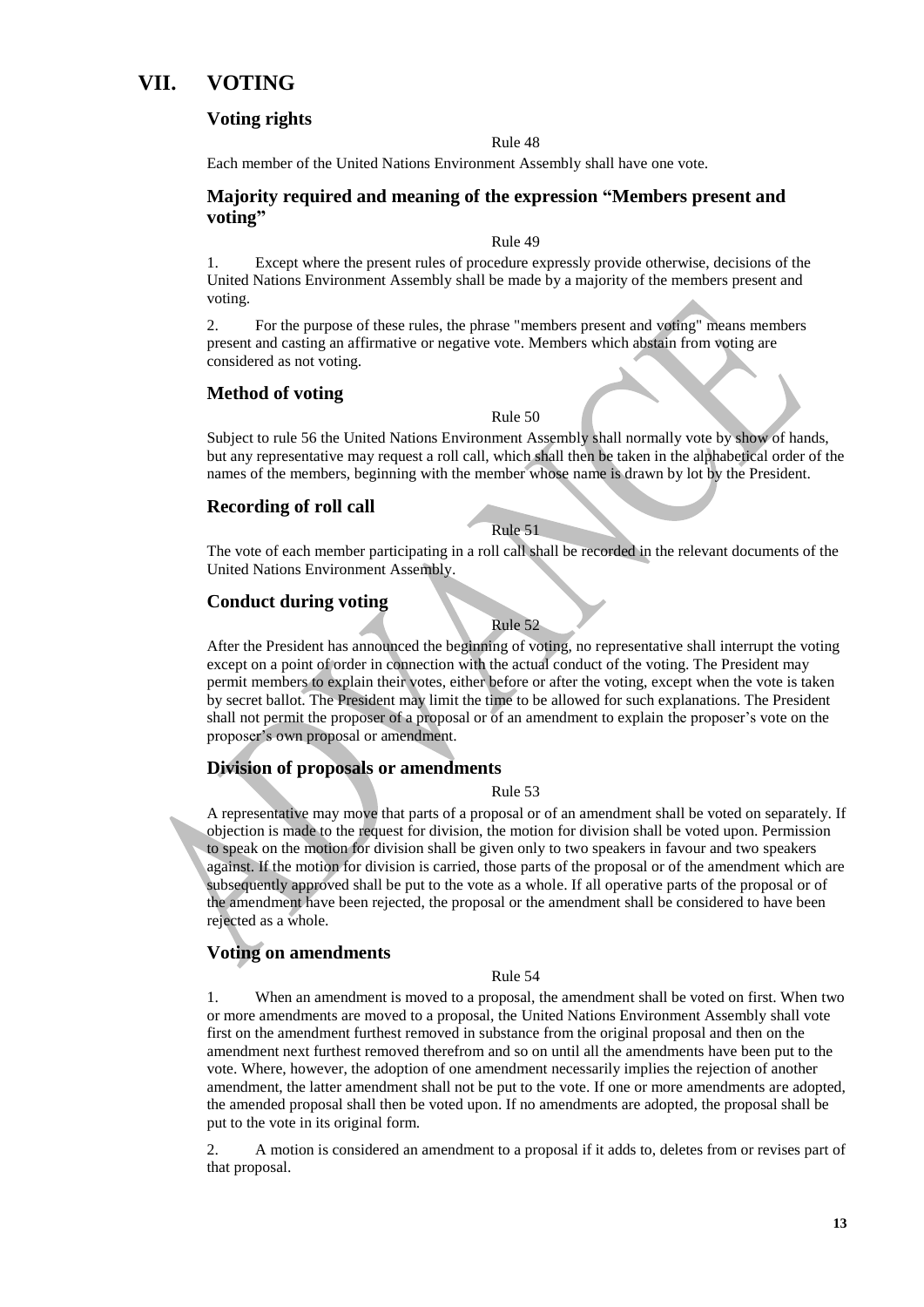### **Voting on proposals**

#### Rule 55

1. If two or more proposals relate to the same question, the United Nations Environment Assembly shall, unless it decides otherwise, vote on the proposals in the order in which they have been submitted. The United Nations Environment Assembly may, after each vote on a proposal, decide whether to vote on the next proposal.

2. Any motions requiring that no decision be taken on the substance of such proposals shall, however, be considered as previous questions and shall be put to the vote before them.

## **Elections**

#### Rule 56

All elections shall be held by secret ballot unless otherwise decided by the United Nations Environment Assembly.

#### Rule 57

1. If, when one person or member only is to be elected, no candidate obtains in the first ballot the majority required, a second ballot shall be taken restricted to the two candidates obtaining the largest number of votes. If in the second ballot the votes are equally divided, the President shall decide between the candidates by drawing lots.

2. In the case of a tie in the first ballot among the candidates obtaining the second largest number of votes, a special ballot shall be held for the purpose of reducing the number of candidates to two. In the case of a tie among three or more candidates obtaining the largest number of votes, a second ballot shall be held. If a tie results among more than two candidates, the number shall be reduced to two by lot and the balloting, restricted to them, shall continue in accordance with the preceding paragraph.

#### Rule 58

1. When two or more elective places are to be filled at one time under the same conditions, those candidates obtaining the required majority on the first ballot shall be elected.

2. If the number of candidates obtaining such majority is more than the number of places to be filled, those candidates obtaining the largest number of votes shall be elected.

3. If the number of candidates obtaining such majority is less than the number of places to be filled, there shall be held additional ballots to fill the remaining places, the voting being restricted to the candidates obtaining the greatest number of votes in the previous ballot, who shall number not more than twice the places remaining to be filled. However, in the case of a tie between a greater number of unsuccessful candidates, a special ballot shall be held for the purpose of reducing the number of candidates to the required number.

4. If three restricted ballots are inconclusive, unrestricted ballots shall follow in which votes may be cast for any eligible person or member. If three such unrestricted ballots are inconclusive, the next three ballots (subject to exception in the case similar to that of the tie mentioned at the end of the previous paragraph of this rule) shall be restricted to the candidates obtaining the greatest number of votes in the third of the unrestricted ballots. The number of such candidates shall not be more than twice the places remaining to be filled.

The following three ballots thereafter shall be unrestricted and so on, until the places are filled.

## **Equally divided votes**

#### Rule 59

If a vote is equally divided on matters other than elections, the proposal shall be regarded as rejected.

## <span id="page-13-0"></span>**VIII. SESSIONAL OR INTERSESSIONAL COMMITTEES, WORKING PARTIES AND SUBSIDIARY ORGANS OF THE UNITED NATIONS ENVIRONMENT ASSEMBLY**

#### Rule 60

The United Nations Environment Assembly may establish such sessional or intersessional committees, working parties and subsidiary organs as may be necessary for the effective discharge of its functions.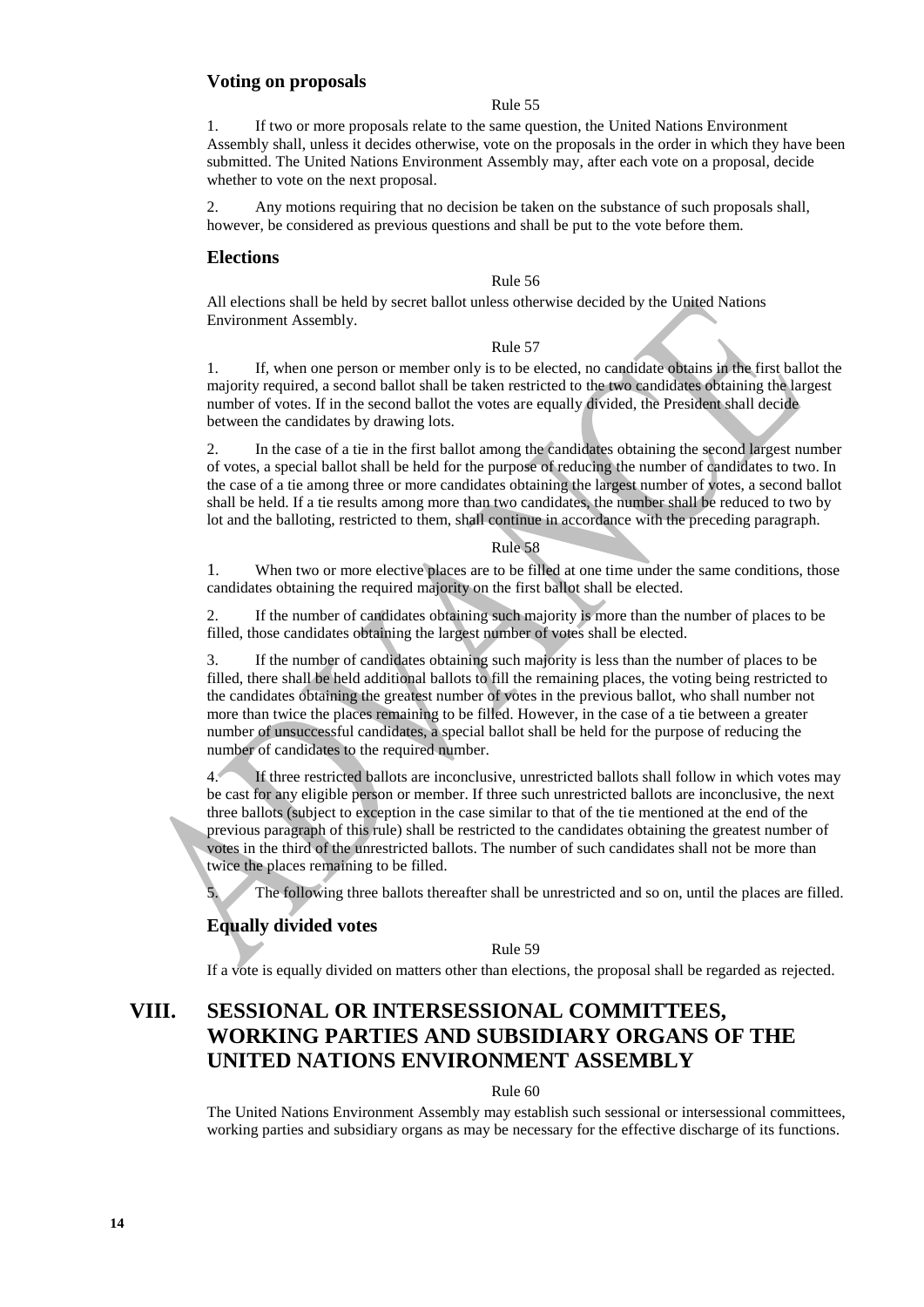## **Sessional committees and working parties**

Rule 61

1. At each session, the United Nations Environment Assembly may set up sessional committees and working parties, from among its members, and refer to them any questions on the agenda for study and report.

2. The sessional committees and working parties may set up subcommittees and subgroups of working parties. The member of such subcommittees and subgroups of working parties shall be nominated by the committee or working party concerned.

3. The Chairperson of a sessional committee or working group may declare a meeting open and permit the debate to proceed when at least one quarter of the members of the committee or working group are present. The presence of a majority of the members shall be required for any decision to be taken.

4. Subject to paragraph 3 above, the provisions of rules 33 to 59 of these rules of procedure shall be applied as appropriate in the proceedings of the sessional committees, working parties and any subcommittees or subgroups set up by them.

#### Rule 62

Each sessional committee or working party shall elect its own officers, unless otherwise decided by the United Nations Environment Assembly. In electing its officers each sessional committee or working party shall have due regard to the principle of equitable geographical representation.

## **Subsidiary organs of the United Nations Environment Assembly and expert groups**

Rule 63

1. The United Nations Environment Assembly may establish such subsidiary organs on a permanent or ad hoc basis as may be necessary for the effective discharge of its functions and, as required, expert groups to consider specific problems and make recommendations.

2. Any State Member of the United Nations or member of a specialized agency or the International Atomic Energy Agency, whether or not that State is a member of the United Nations Environment Assembly, may become a member of any subsidiary organ of the United Nations Environment Assembly. In determining the size of the subsidiary organs and electing their members, the United Nations Environment Assembly shall take fully into account the desirability of including in the membership of these bodies States with a special interest in the subject matter to be dealt with by them, as well as the need to ensure equitable geographical distribution.

3. The rules of procedure of subsidiary organs shall be those of the United Nations Environment Assembly, as appropriate, subject to such modifications as the United Nations Environment Assembly may decide upon in the light of proposals by the subsidiary organs concerned. Each subsidiary organ shall elect its own officers.

4. Each subsidiary organ, taking into consideration the date of the regular session of the United Nations Environment Assembly and bearing in mind the items referred to it by the United Nations Environment Assembly, may adopt its own priorities within the framework of the work programme established by the United Nations Environment Assembly and, in consultation with the Executive Director, meet as may be necessary.

## <span id="page-14-0"></span>**IX. LANGUAGES AND RECORDS**

## **Languages and interpretation**

#### Rule 64

1. Arabic, Chinese, English, French, Russian and Spanish shall be the official and working languages of the United Nations Environment Assembly. Speeches made in any of these languages shall be interpreted into the other languages of the United Nations Environment Assembly.

2. Any representative may make a speech in a language other than the languages of the United Nations Environment Assembly. In this case the representative shall provide for interpretation into one of the languages of the United Nations Environment Assembly. Interpretation into the other languages of the United Nations Environment Assembly by an interpreter of the Secretariat may be based on the interpretation given in the first language of the United Nations Environment Assembly.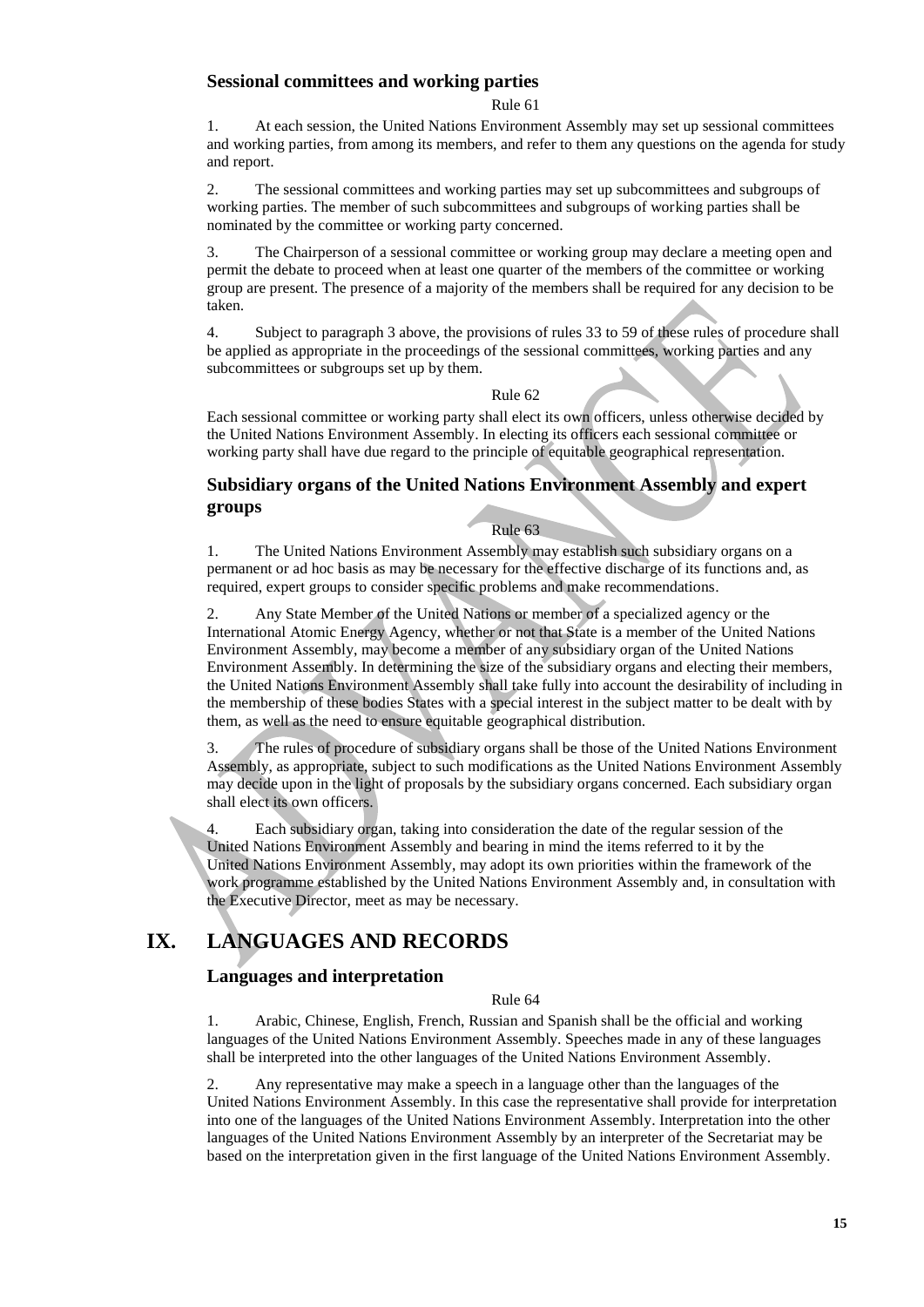## **Languages and distribution of resolutions, other formal decisions and documents**

#### Rule 65

1. All resolutions, declarations, recommendations and other formal decisions of the United Nations Environment Assembly, as well as its reports to the General Assembly and other documents, shall be made available in the languages of the United Nations Environment Assembly.

2. The text of the resolutions, declarations, recommendations and other formal decisions adopted by the United Nations Environment Assembly, its sessional committees and other subsidiary organs, if any, shall be distributed by the secretariat to all members of the United Nations Environment Assembly and any others participating in the session. The printed text of such resolutions, declarations, recommendations and other formal decisions, as well as the reports of the United Nations Environment Assembly to the General Assembly, shall be distributed after the close of the session to all States Members of the United Nations or members of the specialized agencies or of the International Atomic Energy Agency, and to the intergovernmental organizations referred to in rule 69 below.

### **Sound recordings of meetings**

Rule 66

Sound recordings of the meetings of the United Nations Environment Assembly and of its sessional committees shall be kept by the secretariat in accordance with the practice of the United Nations. Such recordings shall also be made of the proceedings of any subsidiary organs when they so decide.

## <span id="page-15-0"></span>**X. PUBLIC AND PRIVATE MEETINGS**

#### Rule 67

The meetings of the United Nations Environment Assembly, its sessional committees and working parties and subsidiary organs, if any, shall be held in public unless the body concerned decides otherwise. If possible, such proceedings shall be broadcast to the wider public through electronic means.

## <span id="page-15-1"></span>**XI. PARTICIPATION OF STATES NOT MEMBERS OF THE UNITED NATIONS ENVIRONMENT ASSEMBLY**

Rule 68

Any State Member of the United Nations or member of a specialized agency or of the International Atomic Energy Agency which is not a member of the United Nations Environment Assembly may participate in the deliberations of the United Nations Environment Assembly. Any State thus participating shall not have the right to vote, but may submit proposals which may be put to the vote by request of any member of the United Nations Environment Assembly. The provisions of this rule shall apply, mutatis mutandis, to participation in a subsidiary organ by States not members thereof.

## <span id="page-15-2"></span>**XII. PARTICIPATION OF SPECIALIZED AGENCIES, THE INTERNATIONAL ATOMIC ENERGY AGENCY, UNITED NATION BODIES AND OTHER INTERGOVERNMENTAL ORGANIZATIONS**

#### Rule 69

1. Representatives of specialized agencies, of the International Atomic Energy Agency, and of appropriate United Nations bodies, as well as of the intergovernmental organizations referred to in section IV, paragraph 5, of [General Assembly resolution 2997 \(XXVII\)](http://www.un-documents.net/a27r2997.htm) which are designated for this purpose by the United Nations Environment Assembly, may participate, without the right to vote, in the deliberations of the United Nations Environment Assembly and its subsidiary organs, if any, upon the invitation of the President or Chairperson, as the case may be, on questions within the scope of their activities.

2. Written statements of specialized agencies, the International Atomic Energy Agency and United Nations bodies, as well as of other intergovernmental organizations referred to in paragraph 1 above, related to items on the agenda of the United Nations Environment Assembly or its subsidiary